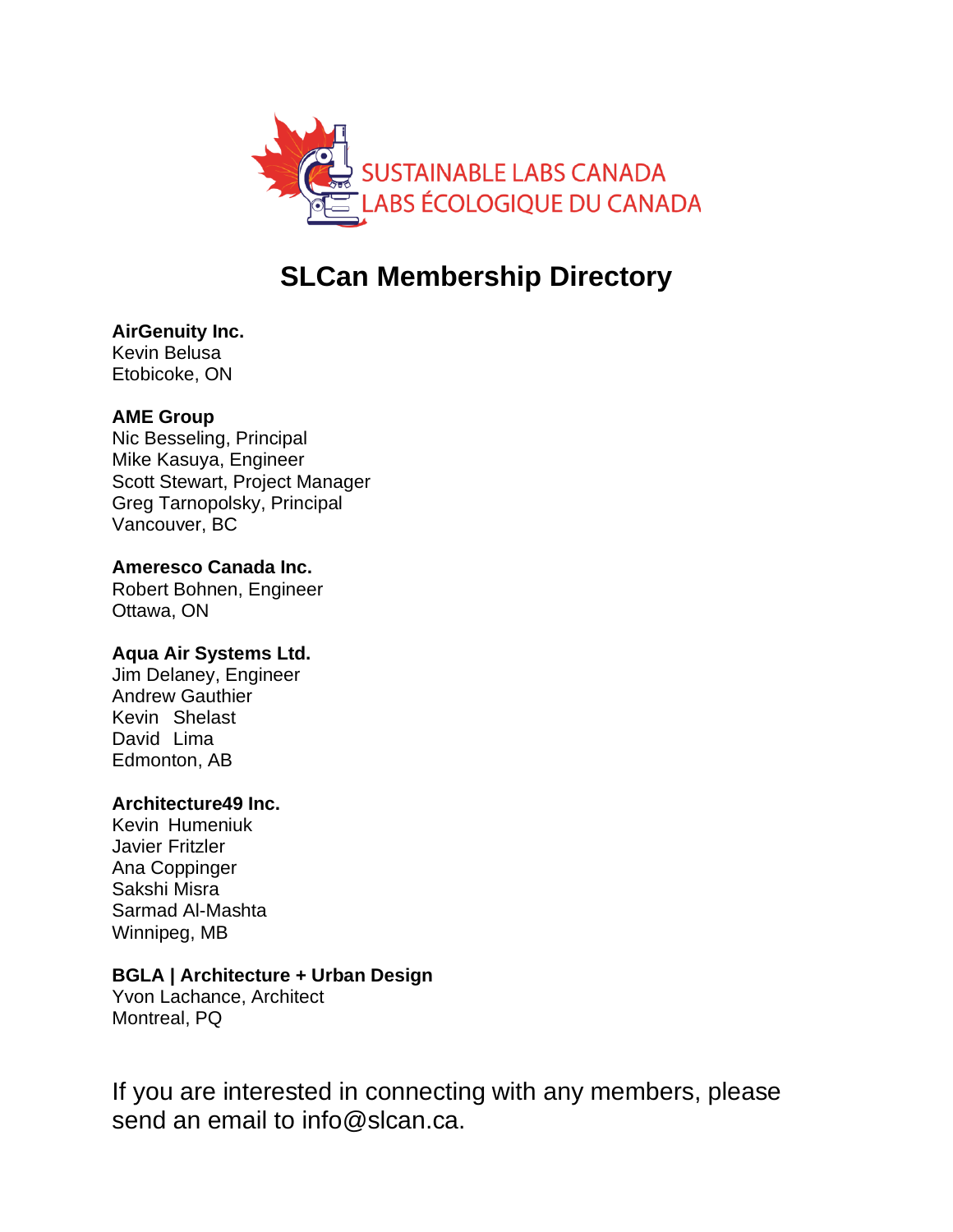## **Busch Vacuum Technics Inc.**

René Nadeau, Manufacturer Boisbriand, PQ

## **Camfil CANADA**

Martin Gravel Abhishek Arora, Project Manager Concord, ON

## **CiF Lab Solutions**

Jeff Freund, Manufacturer Vince Occhipinti, VP & General Manager Vaughan, ON

## **Compass Construction Resources Ltd.**

Ken Feinstein, General Contractor Toronto, ON

# **Con-Test**

Rene Soetens, Owner Robert Chopowick, Tester and Certifier Ajax, ON

## **CPP Inc.**

Ryan Parker, Engineer Windsor, ON

## **Crossey Engineering Ltd.**

Clive Lacey, Engineer Toronto, ON

## **Cumulus Architects Inc.**

Paul Szaszkiewicz, Architect Patsy Poulin Lisa Tobin Abraham Galway May Wu Toronto, ON

## **DIALOG**

Jim Goodwin, Architect Steven Ploeger, Architect Raul Dominguez, Engineer Robert Mariani, Engineer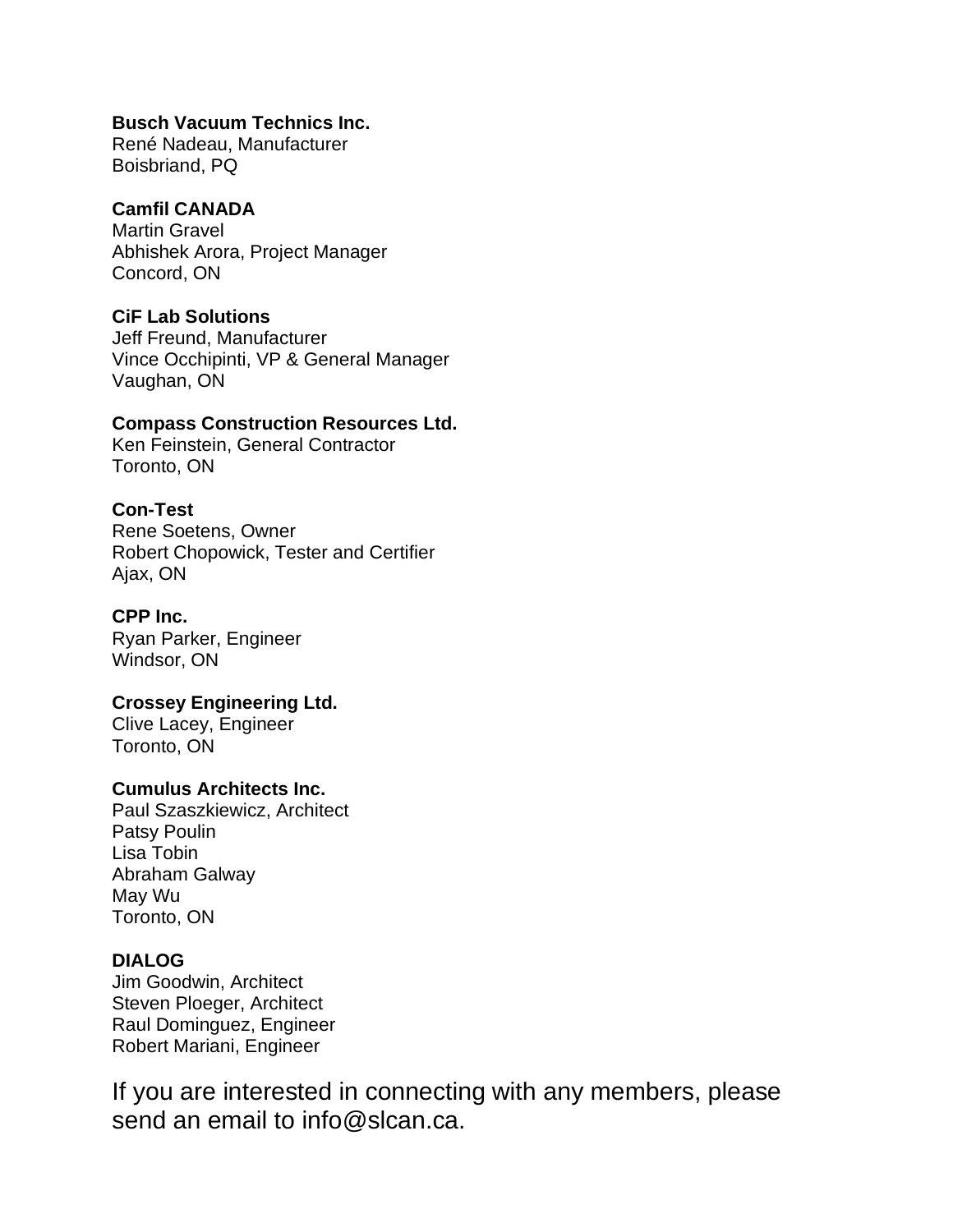Ken Johnson, Architect Calgary and Toronto

#### **Diamond Schmitt Architects**

Peggy Theodore, Owner Cecily Eckhardt, Dennis Giobbe, Martin Kristensen Eric Lucassen Toronto, ON

#### **DMA Architects**

Geneviève Riopel, Architect Philippe Ashby, Architecte senior principal associate François Lemoine, Architecte senior principal associate Jozef Zorko, Architecte senior principal associate Ano Khatcherian, Technologue senior principal – PMP Montreal, PQ

#### **Environmental Systems Corporation**

Vernon Solomon, Specialized Consultant Forrest Curry, Product Representative Aaron Styles, Trade Contractor Adrian Typa, Project Manager Barrie, ON

#### **Environment and Climate Change Canada**

Adam Kurz, Owner Ryan Breivik, Engineer Adam Kurz, Owner Burlington, Ottawa, ON

#### **Evap-Tech MTC Inc.**

Guy Perreault, Product Representative Quebec, PQ

#### **FunderMax**

Dawn Jacobs, National Sales Manager Mountain Home, AR

#### **HH Angus & Associates**

Craig Sievenpiper, Engineer Toronto, ON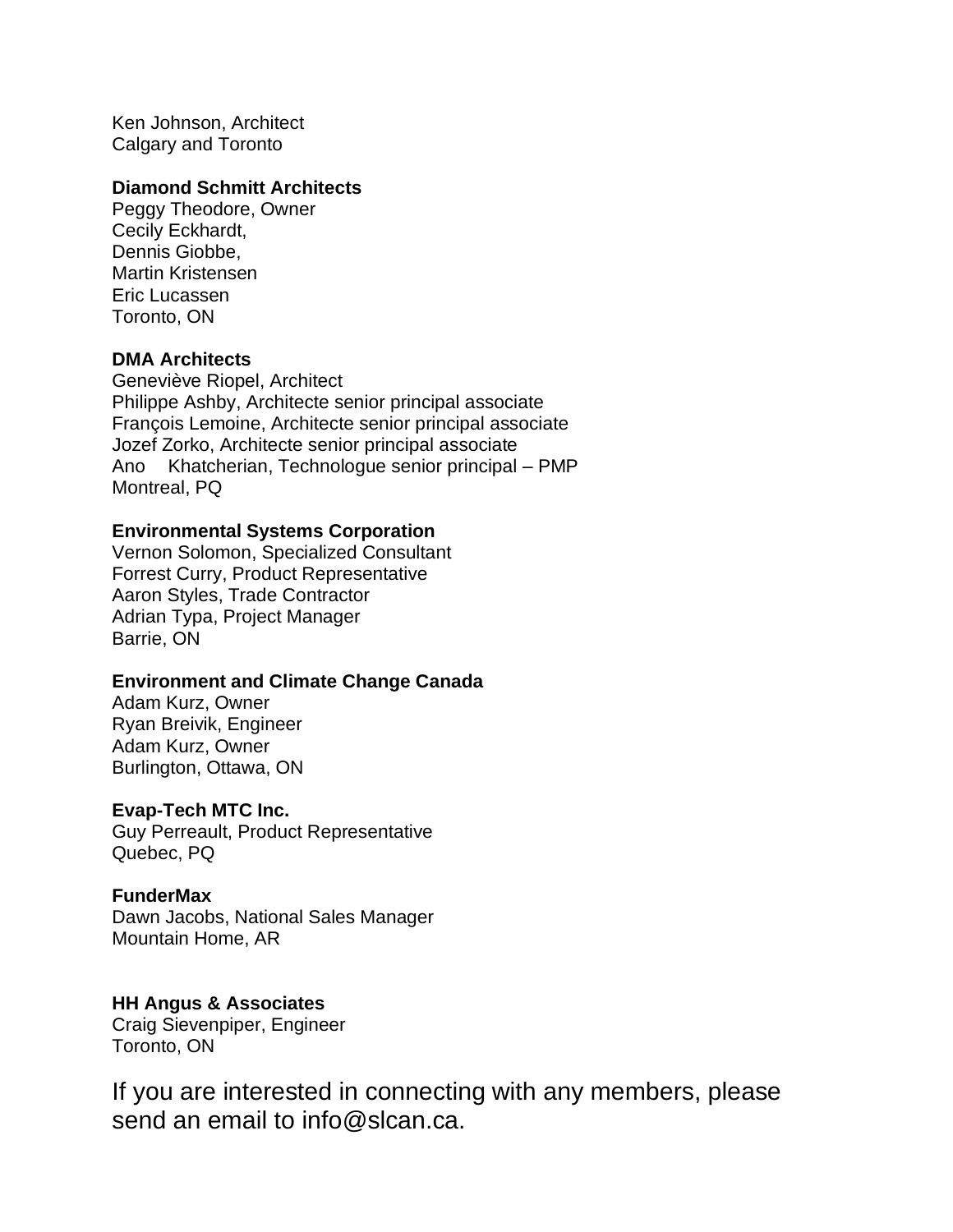## **HDR**

Somayeh Mousazadeh, Architect Som Bose, Architect Matthew Emerson, Architect Justin Perdue, Architect Sue Croswell, Architect Toronto and Vancouver

## **HTS**

Adam Graham, Product Representative Ottawa, ON

## **Integral Group**

Mike Godawa Bhavin Degadwala, Engineer Kevin Shea, Engineer Mary On, Engineer David Schaffer, Engineer Toronto and Vancouver

## **I2SL**

Philip Wirdzek, Non-Profit Organization Luray, VA

## **Jensen Hughes**

Amal Tamim, Engineer/Specialized Consultant Dollard des Ormeaux, PQ

## **Labworks International Inc.**

Glen McCarthy Vaughn, ON

# **MaRS Phase 2 Investment Trust**

Randal Froebelius, Facility Manager/Operations Carl Goncalves, Facility Manager/Operations Toronto, ON

## **mcCallumSather**

Drew Hauser, Architect Laura Borrelli, Designer Mary Georgious, Engineer David Riley, Engineer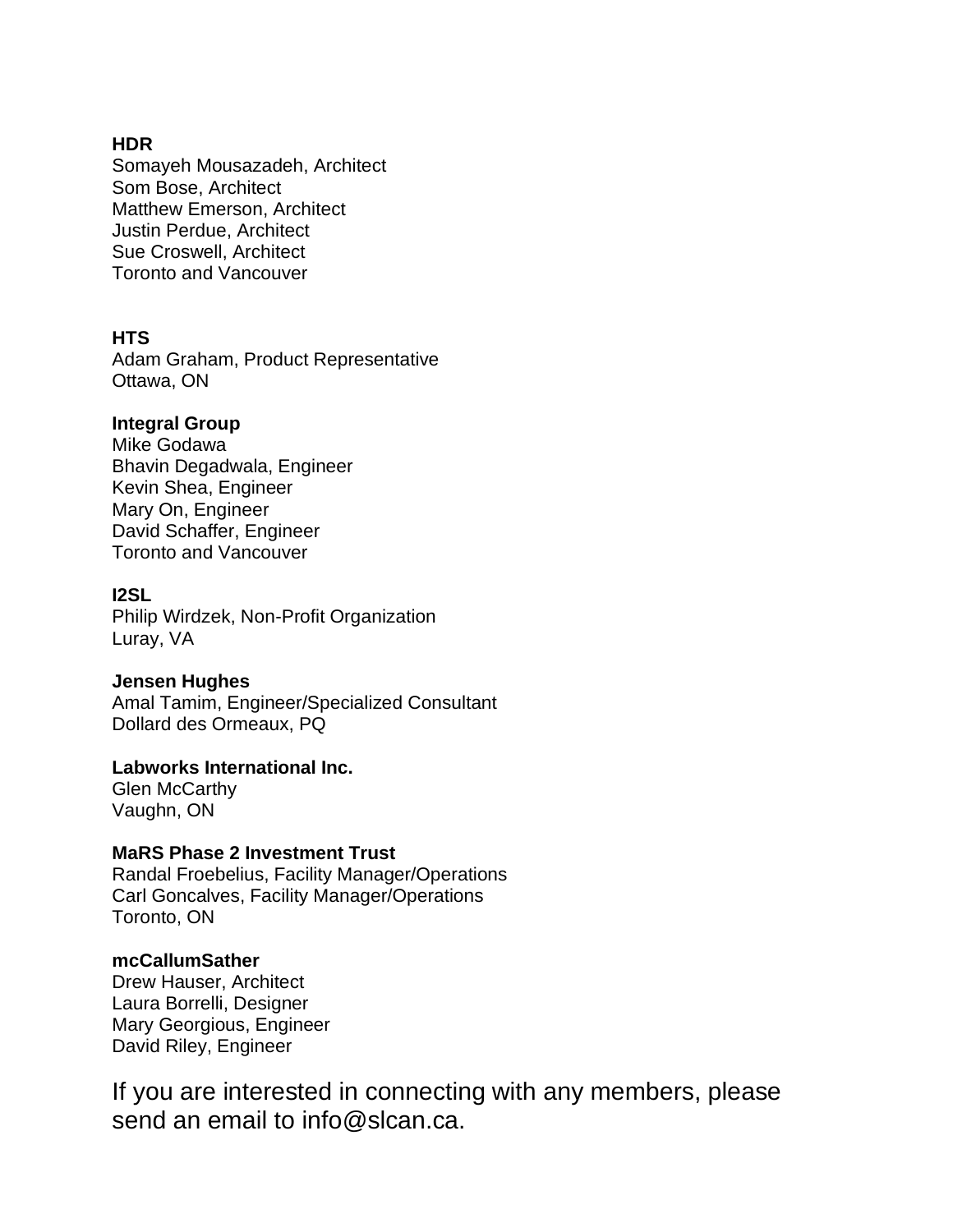Liam Brown Hamilton, ON

#### **McGill University**

Jerome Conraud, Owner Montreal, PQ

#### **MCW Maricor**

Scott Shreeman, Engineer Moncton, NB

## **Menkes Shooner Dagenais LeTourneux Architectes**

Catherine Belanger Julie Morin Joanne Parent Elizabeth Critchley-Caron Montreal, PQ

#### **Merrick Canada ULC**

Andre Arseneault Ryan Gregory, Engineer David Oberholzer, Engineer Michael Peeters, Engineer Samantha Rastkar, Engineer Chris Goudie Ottawa, ON

## **mottLAB Inc.**

Dave Ross, Business Development Manager Michael Mennie, Manager Warren Philips, Sales Manager Elvis Sergo, Sales Manager Murray Holmes, VP Sales and Marketing Burlington and Kanata, ON

#### **National Research Council Canada**

Robert Chercoe, Facility Manager/Operations Nadine Merkley, Facility Manager/Operations Richard Croucher, Engineer Abbey Saunders, Engineer, Facility Manager/Operations Leo Bourque, Facility/Manager/Operations Sirak Ogbaghebriel, Facility/Manager/Operations Winnipeg/Halifax/Ottawa/Montreal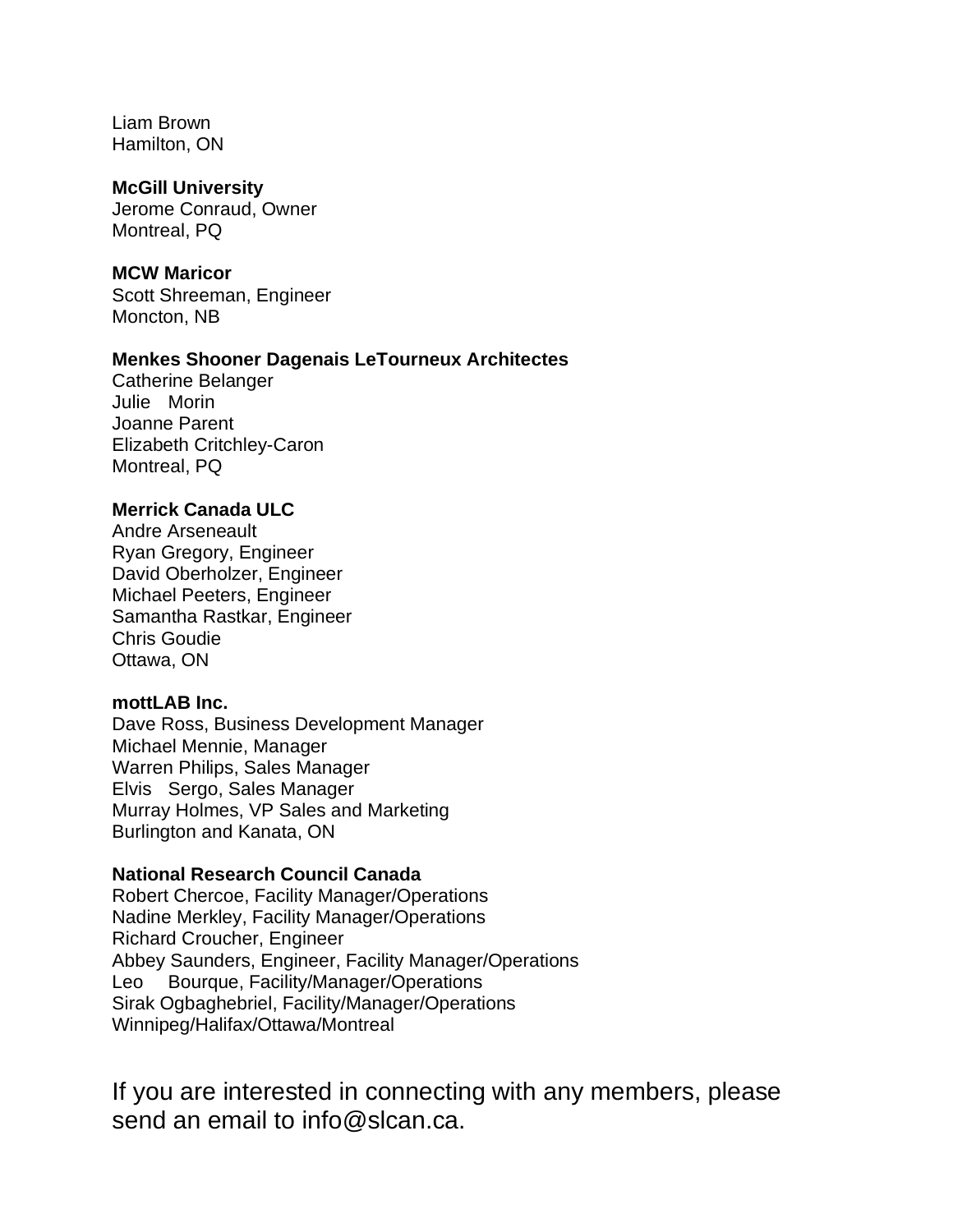### **Natural Resources Canada**

Antoine Langlois, Engineer Varennes, PQ

## **NFOE Inc.**

Mark Brooker Enrik Blais Pierre Asselin Geneviéve Marsan Deirdre Ellis Montreal, PQ

## **NORR Architects & Engineering Limited**

Frank Panici, Architect Chris Cull, Architect Dathe Wong, Architect Chris Pal, Engineer Salil Ranadive, Engineer Toronto, ON

## **Pageau Morel**

Pierre Luc Baril, Ingénieur Dany Gaucher, Ingénieur Claude Giguère, Ingénieur Patrick Séguin, Ingénieur Magali Tremblay, Ingénieur Montreal, PQ

## **Parkin Architects Ltd.**

David Driscoll, Architect Toronto, ON

#### **PCL Construction Management Inc.**

John Droog, Manager, Business Development Kevin Burghardt, Project Manager Darrren Helboe, Project Manager Brian Paskuski, Project Manager Edmonton, AB

#### **Phoenix Controls**

Don MacDonald, Manufacturer Kincardine, ON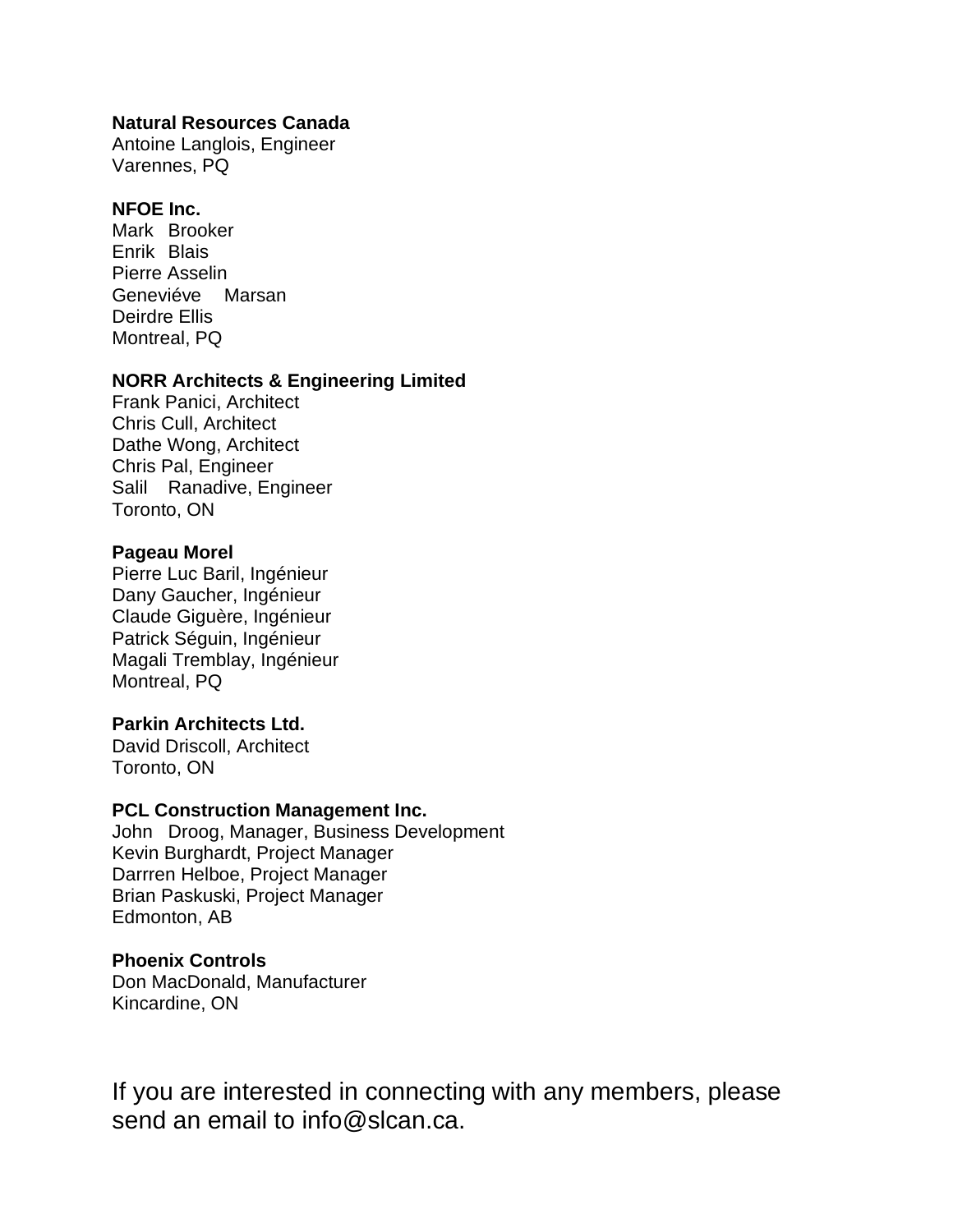## **Pomerleau**

Anne-Sophie Allard, General Contractor Montreal, PQ

## **Preston Phipps Inc.**

Arun Arora, Product Representative Deni Antonecchia, Product Representative Tuan Phan, Product Representative Ryan McLennan, Product Representative Nicolas Sovran, Product Representative Richard Sutton, Product Representative Mississauga, ON and St-Laurent, PQ

## **Public Health Agency of Canada**

Todd Coulter Marino D'Andrea Laura Douglas Gerry Hunker Dean Johannson Winnipeg, MB

## **Public Services and Procurement Canada**

Kevin Gallays, Project Manager Winnipeg, MB

## **Quasar Consulting Group**

Richard Anselmo, Engineer Woodbridge, ON

#### **Regulvar Canada Inc**.

Frédéric Laforge, Facility Manager Maxime Noël, Manager Michel Harel, President Mario Patry, Sales Representative Stéphan Riffault, Sales Representative Ottawa & Scarborough, ON

## **RWDI**

John Alberico, Engineer Theresa Erskine, Engineer Dawn Porcellato Jessica Confalone, Project Manager Sonia Beaulieu, Project Manager Guelph, ON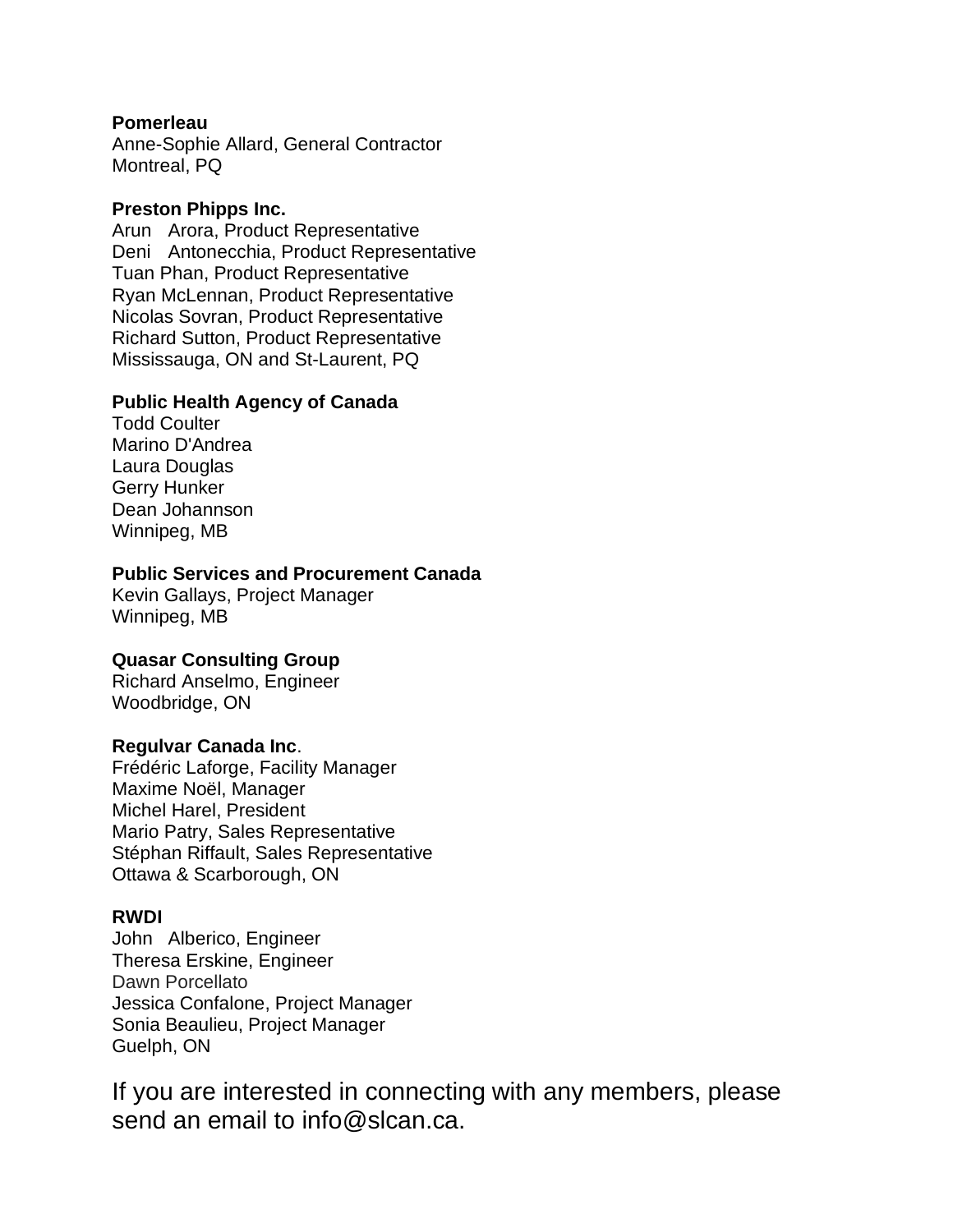**Simon Fraser University** Jaelim Jeon, Engineer Coquitlam, BC

**Smith and Andersen** Dan Curley Toronto, ON

#### **SMP Engineering**

Rob Quesnel, Engineer Calgary, AB

#### **Société québécoise des infrastructures**

Martine Jacques, Architecte Westmount, PQ

#### **Solutions Labco Inc.**

Tyler Holmberg, Product Representative Edmonton, AB

**Steven Shamchuk,** Owner/Facility/Manager/Architect Edmonton, AB

#### **The AME Consulting Group Ltd.**

Zlatko Puljic, Engineer Vancouver, BC

#### **University Health Network**

Steven Corfe, Director, Research Facilities Erica Tong, Manager Emma Allister, Project Manager Kamal Garcha, Project Manager David Banner Toronto, ON

#### **Université McGill**

Lorraine Mercier, Architect Winncie Leung, Architect Jerome Conraud, Facility Manager/Operations Anaëlle Perez, Project Manager Emmanuelle Lapointe, Architect Montreal, PQ